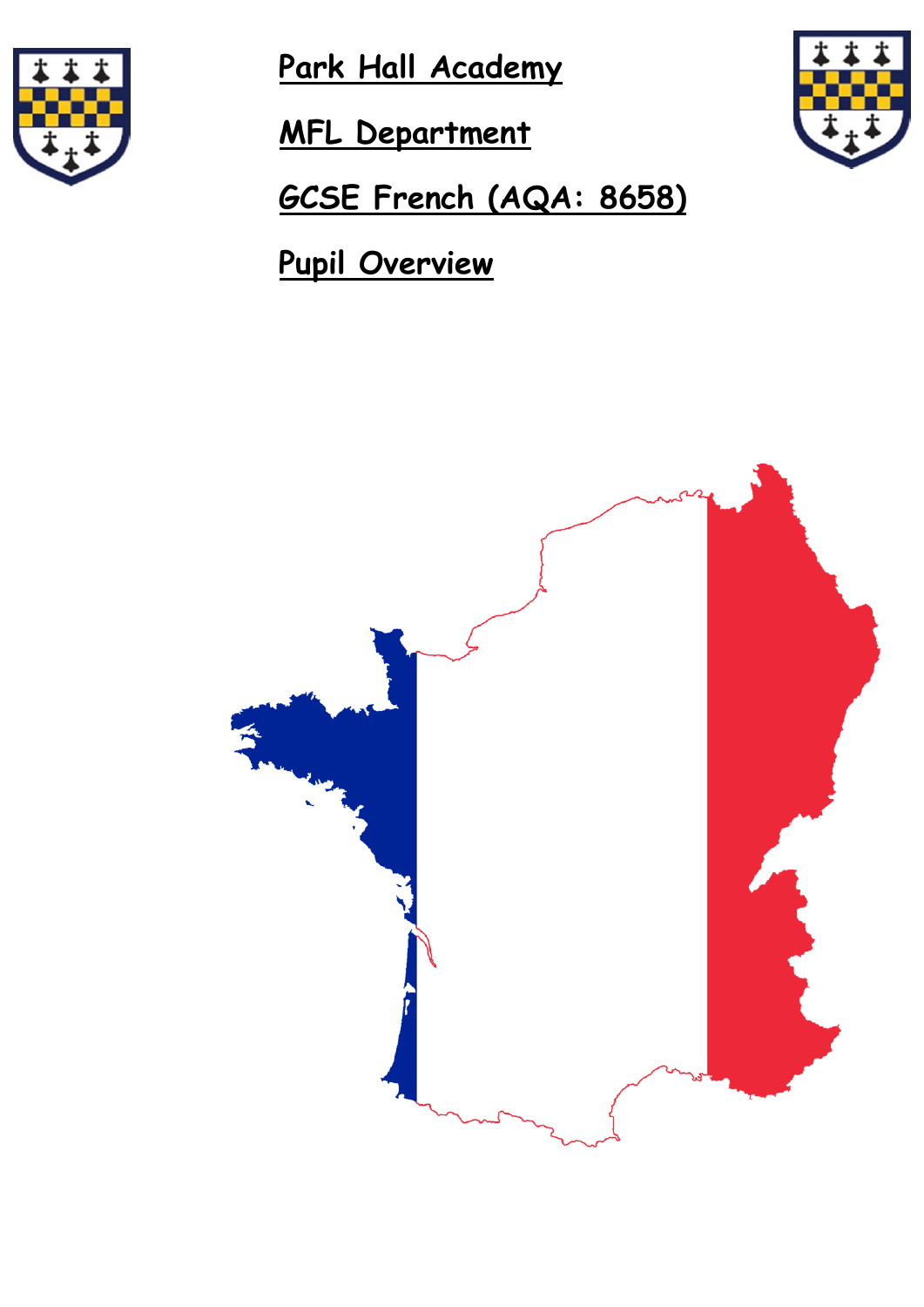### **Contents:**

- 1. Introduction why choose GCSE French.
- 2. Course layout and assessment.
- 3. Subject content.
- 4. Key vocabulary.
- 5. Revision tips and techniques.

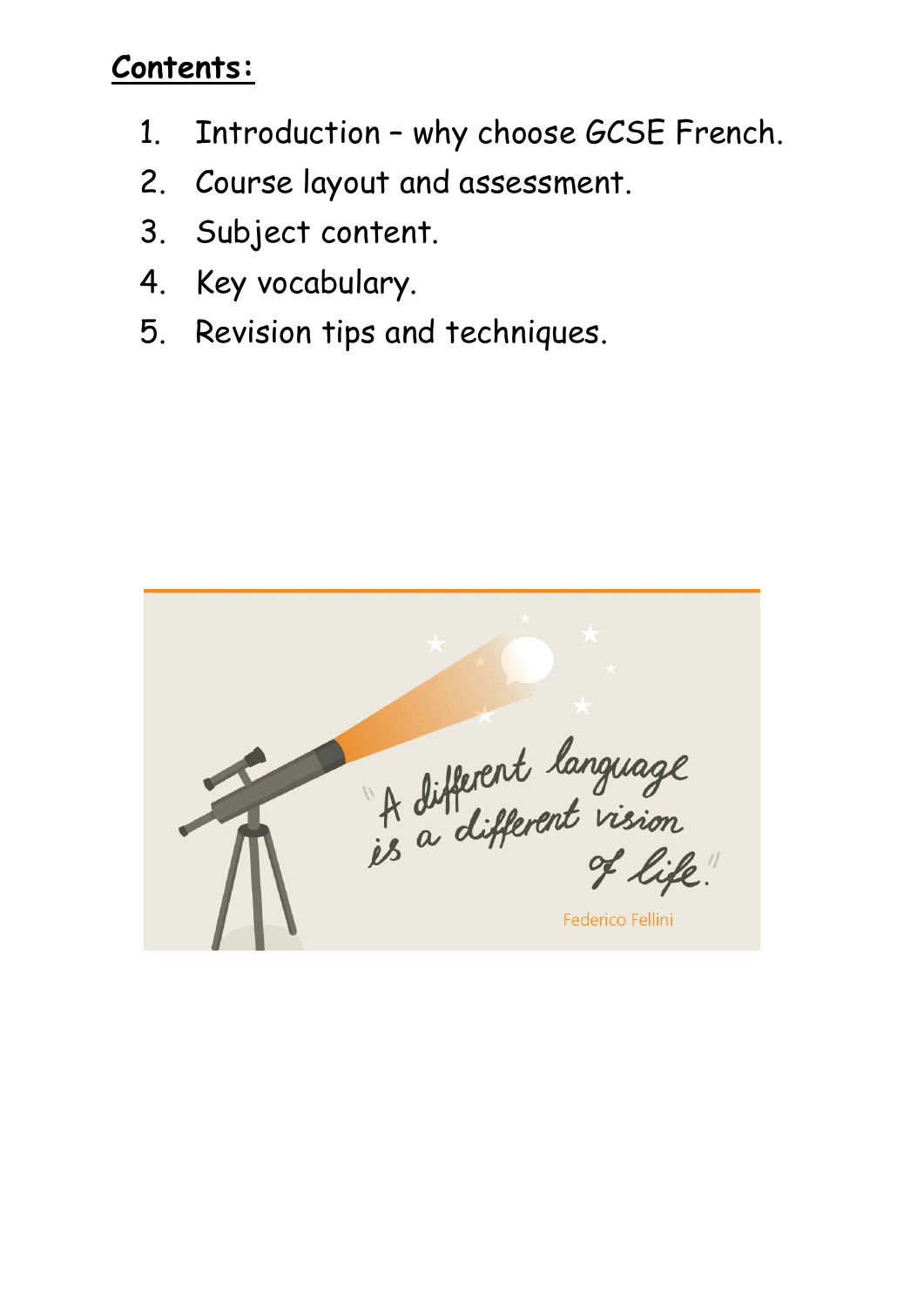# **Introduction – Why should you chose GCSE French?**

The chances are, if you have been given this booklet by your teacher, you have already chosen to take GCSE French. Well done for making a fantastic choice! This booklet will talk you through the important bits of the course and all of the key information you need to know!

Taking a language is more important than ever in today's multi-cultural society and many business, colleges and universities will snap you up if you have a qualification in a language!

French a really useful language for lots of different jobs including: teaching, translation, fashion and journalism alongside many others!

Use this booklet to help support you with the course and work hard, it will be hard work but if you put in 100% you will do well!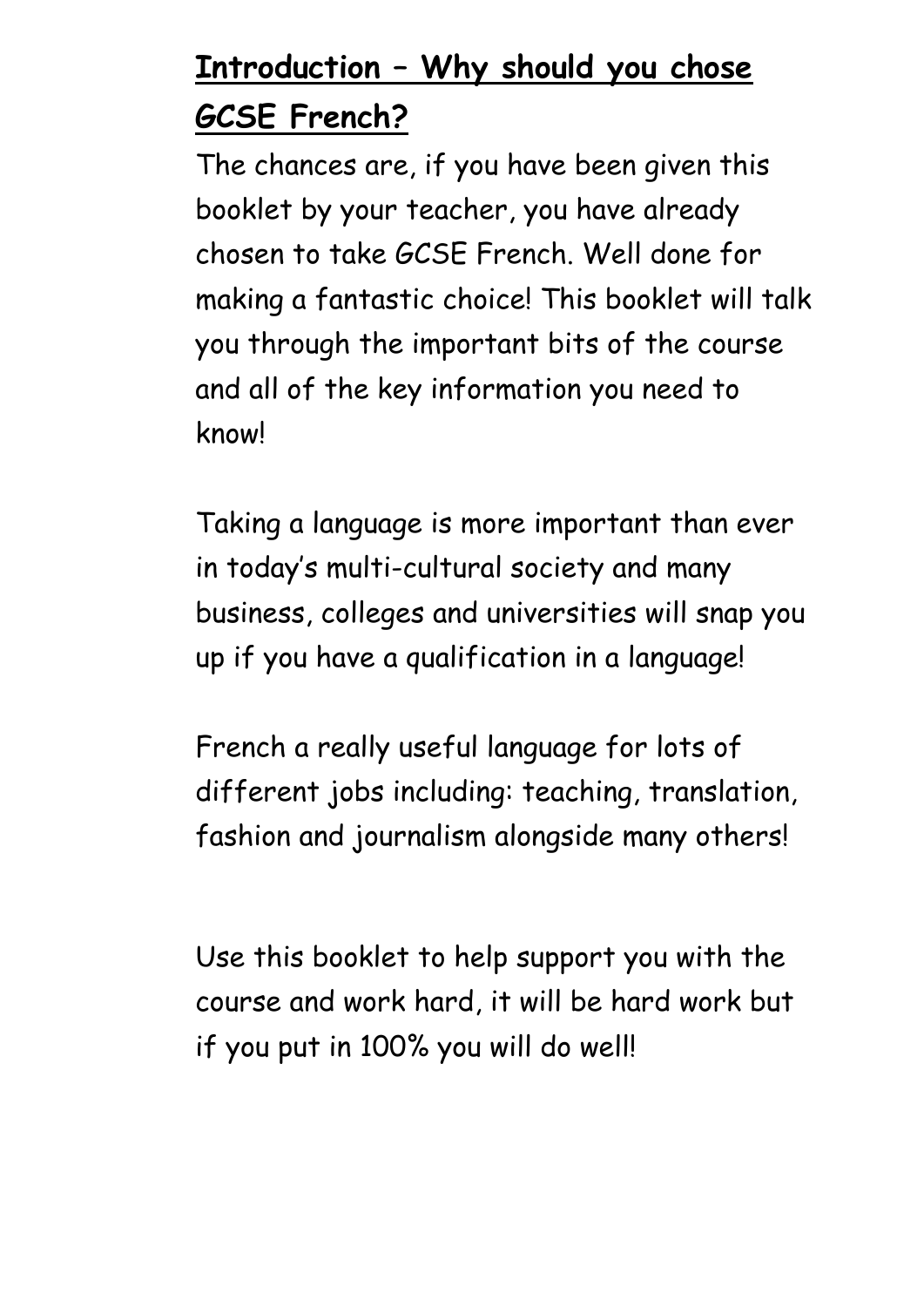### **Course Layout and Assessment.**

Your GCSE course will follow the timeline below and you will be assessed on a range of different skills throughout. You will have a mini and main assessment each half term and regular grammar and vocabulary knowledge tests.

|                | Autumn 1                                                                                                                          | Autumn <sub>2</sub>                                                                                                 | Spring 1                                                                                            | Spring 2                                                                    | Summe<br>r 1                                                                                                                            | Summer 2                                                                             |
|----------------|-----------------------------------------------------------------------------------------------------------------------------------|---------------------------------------------------------------------------------------------------------------------|-----------------------------------------------------------------------------------------------------|-----------------------------------------------------------------------------|-----------------------------------------------------------------------------------------------------------------------------------------|--------------------------------------------------------------------------------------|
| Teaching       | Theme 1<br>Identity and<br>Culture<br>Me my family<br>and<br>friends/custo<br>ms festivals in<br>French<br>speaking<br>countries. | Theme 2<br>Local and<br>Global areas<br>of interest<br>Hometown<br>neighbourho<br>od and<br>region/social<br>issues | Theme 3<br>Current/Futu<br>re study or<br>employment<br>My studies<br>and life at<br>school/college | Theme 1<br>Identity<br>and<br>Culture<br>Free<br>time and<br>technolog<br>у | Theme<br>$\overline{c}$<br>Local<br>and<br>Global<br>areas<br>of<br>interes<br>t<br>Global<br>issues<br>and<br>travel<br>and<br>tourism | Theme 1<br>Identity<br>and<br>Culture<br>Film<br>Module -<br>Les<br>Intouchabl<br>es |
| Assessme<br>nt | Reading and<br>Translation to<br>English.                                                                                         | Writing and<br>Translation<br>to French.                                                                            | Role Play and<br>Speaking                                                                           | Listening<br>and<br>Dictation                                               | Mock<br>Speakin<br>g                                                                                                                    | Mock exam:<br>Listening<br>Reading<br>Writing                                        |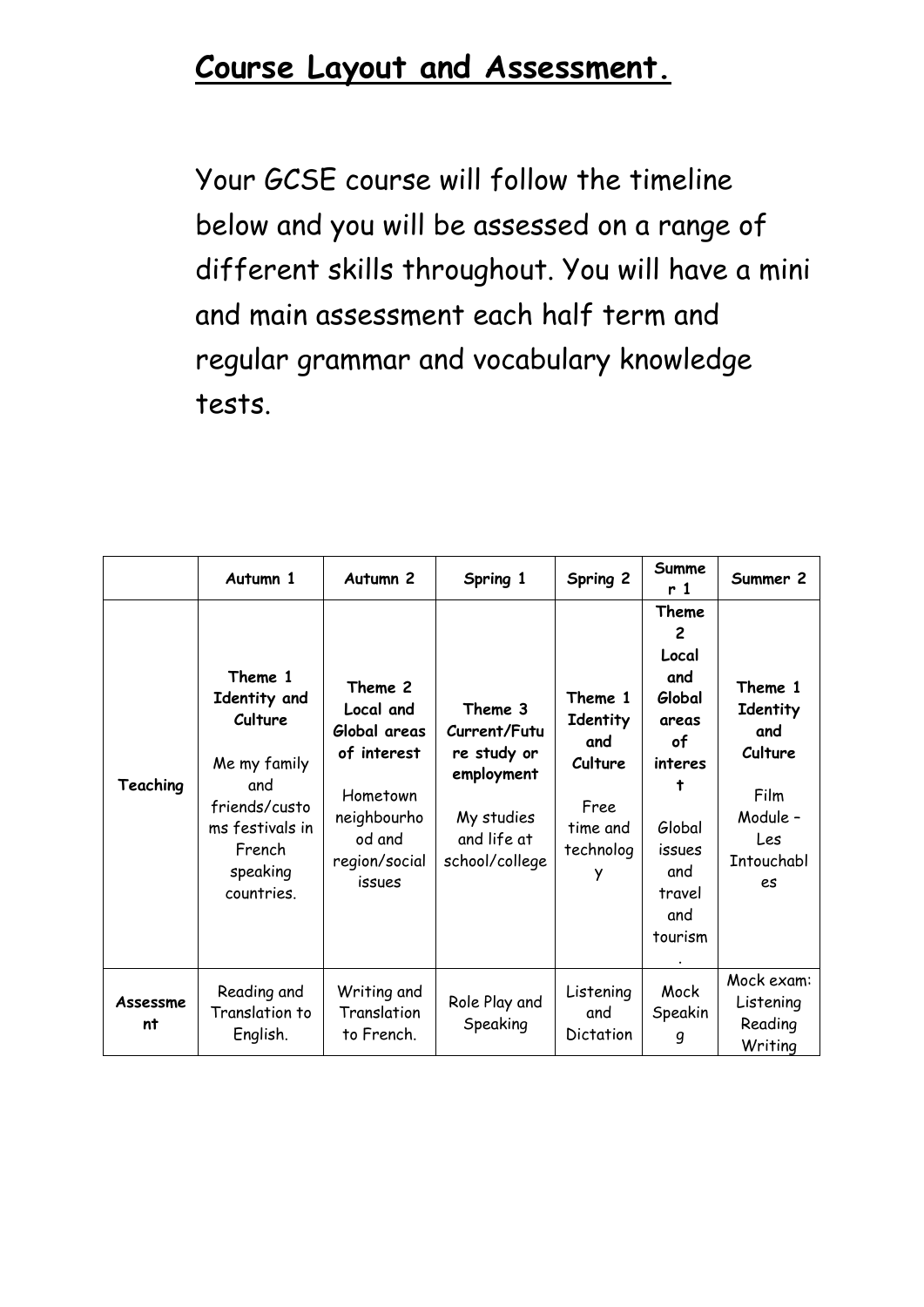| ı۳<br>20 |  |
|----------|--|
|          |  |

|            | Autumn 1                                                                                                | Autumn <sub>2</sub>                           | Spring 1                                   | Spring 2                      | Summer 1                                 |
|------------|---------------------------------------------------------------------------------------------------------|-----------------------------------------------|--------------------------------------------|-------------------------------|------------------------------------------|
| Teaching   | Theme 3<br>Current/Future<br>study or<br>employment<br>Education post-<br>16/jobs/careers<br>ambitions. | Revision of<br>Theme 1                        | <b>Revision of</b><br>Theme 2              | <b>Revision of</b><br>Theme 3 | Exam<br>Technique<br>and<br>preparation. |
| Assessment | Listening and<br>dictation                                                                              | Mock exam:<br>Listening<br>Reading<br>Writing | Writing and<br>translation<br>into French. | Speaking<br>Mock              | Exam Prep                                |

### **Subject Content**

As you can see, the course is split into different 'Themes' and within these themes there a different topics. Although you will be studying a different theme and topic each half term, it is important to keep revising all work you have done before so you don't forget it! You teacher will help you to do this with different activities and tests within lessons.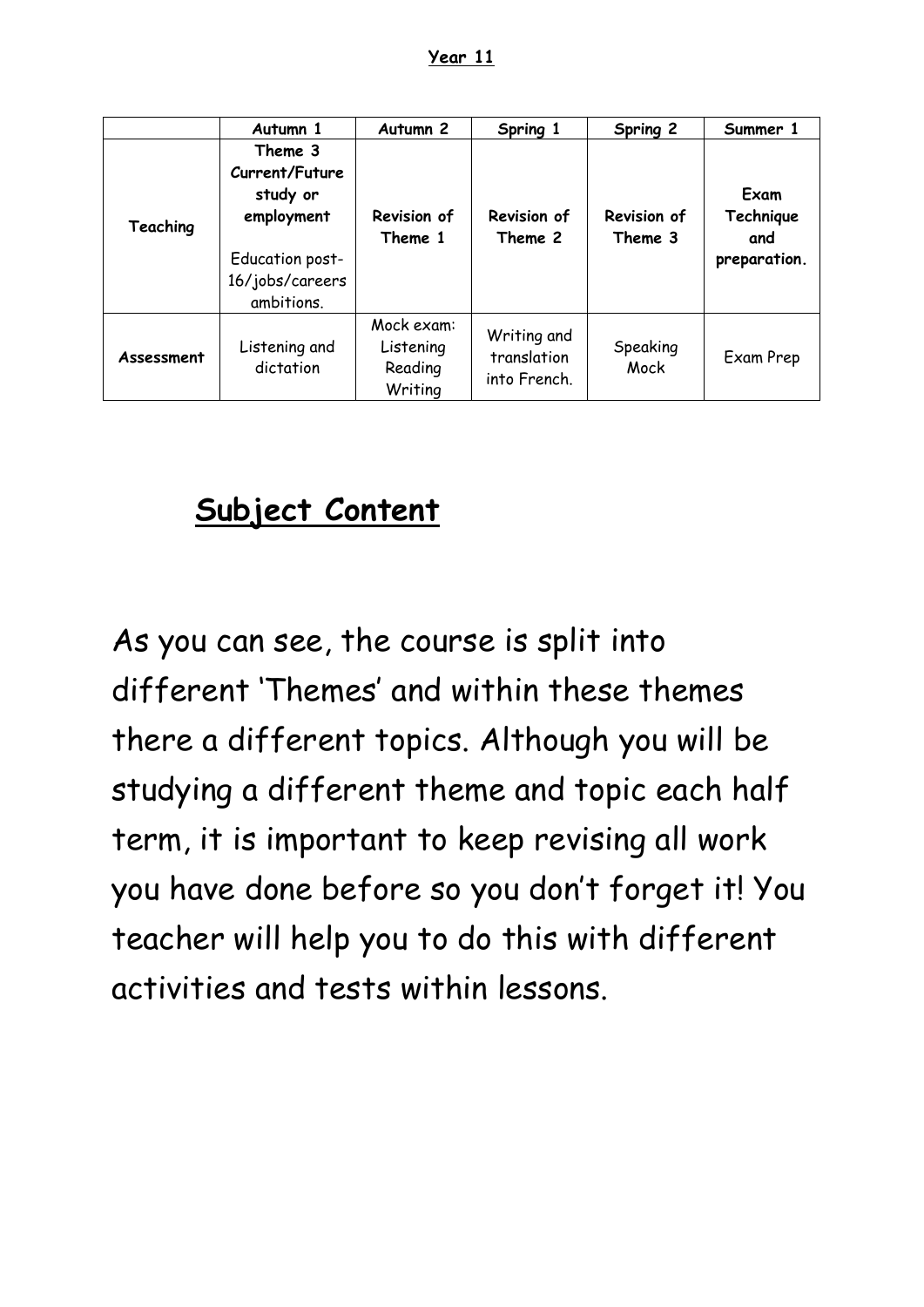### **Skill Elements**

# **The final exams for this course will be in the summer term of year 11.**

You will be examined in four areas:

- 1. Reading and translation to English.
- 2. Writing and translation to French.
- 3. Listening and dictation.
- 4. Speaking.

# Each exam is worth 25% of your final mark and you will be graded from 1-9 (1 being the lowest and 9 being the highest)

You won't sit all of your papers at the same time; your speaking exam will be a couple of weeks before the others.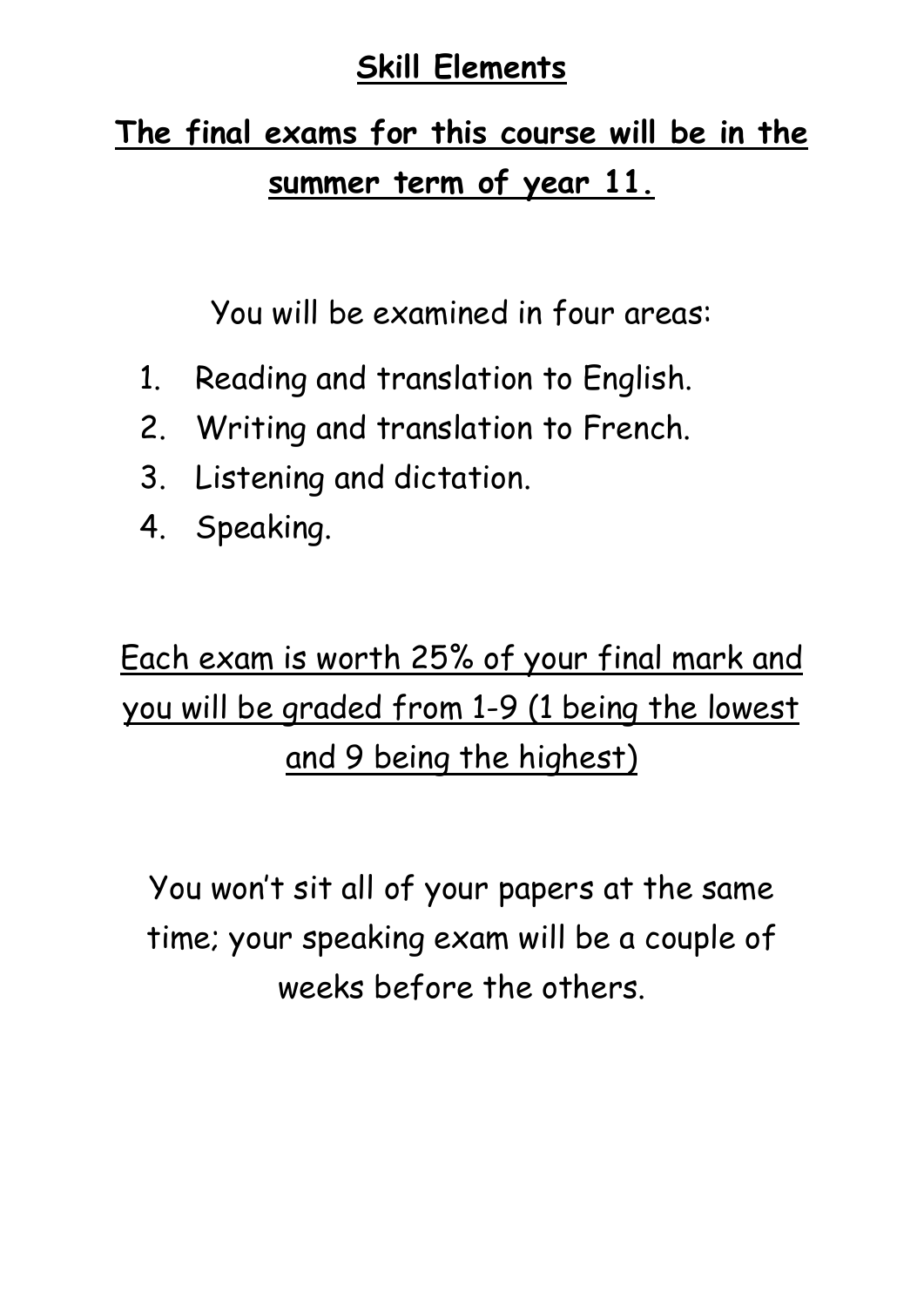## The Speaking Exam (25% of overall grade)

There are **three parts** to your speaking exam and this will be **conducted by your teacher**. It will be recorded and then sent off to the exam board to check the marks.

Before you start, you will get **12 minutes** to prepare for the first **two sections** of the exam. You are not able to keep these notes for the third part of the exam.

### Part One: Role Play (2 mins.)

You will get a card with a scenario on it, it will have five bullet points on it. Three of these will be notes on what to say in French, ! means you will be asked an unknown question and ? means you have to ask a question about the words next to it. **The role play will tell you if you must use tu but otherwise use vous.**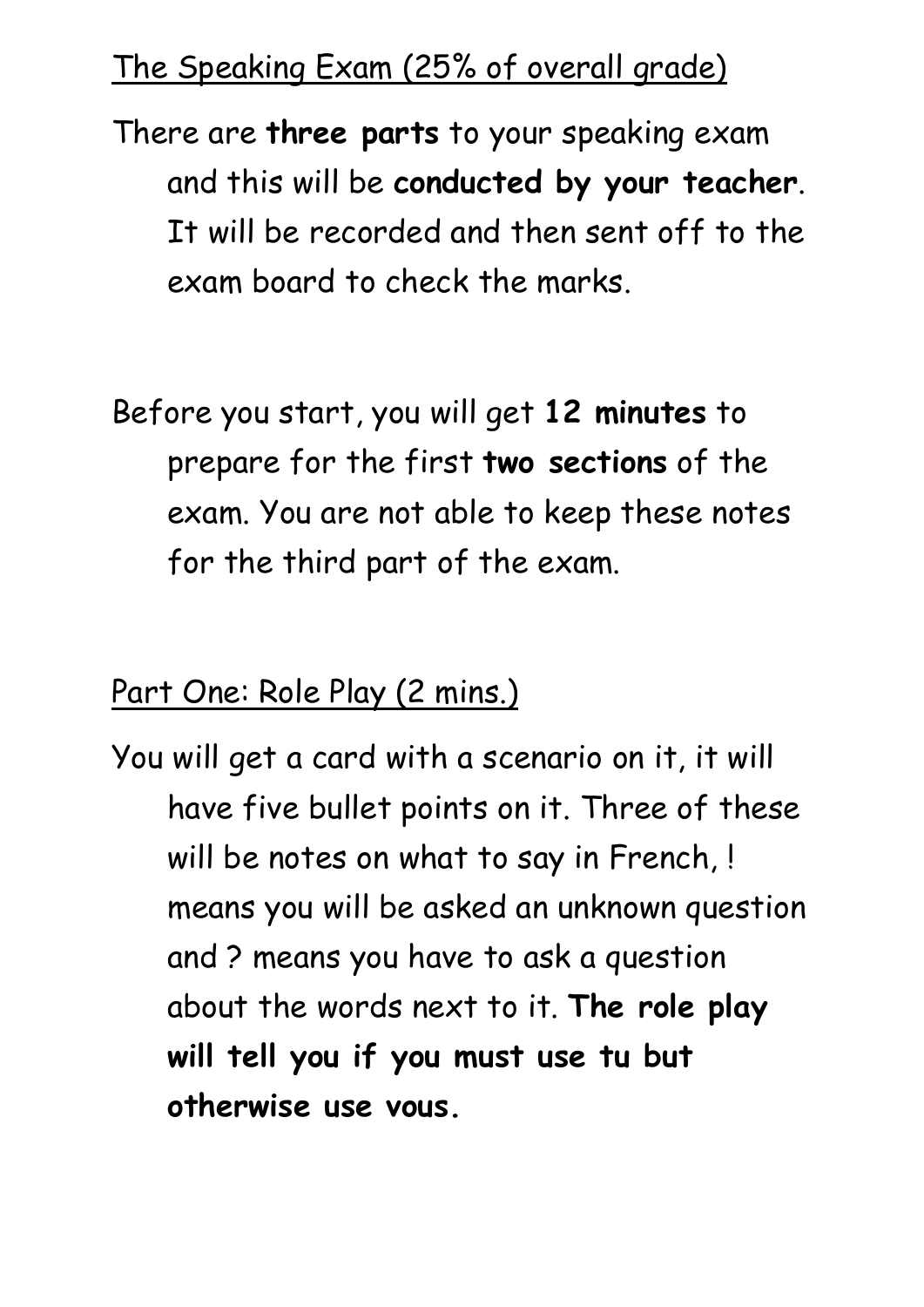### Part Two: Photo Card (3 mins.)

Before the exam you will receive a photo card and three questions about it. You will be asked these three questions plus two more that you haven't seen before.

### Part Three: Conversation (5-7 mins.)

You and your teacher will have a conversation, in French. The conversation will be based on **the theme that you have chosen** and the other theme that **hasn't been covered on the photo card**. **You are expected to ask your teacher one question.** 

> Without language, one cannot talk to people and understand them; one cannot share their hopes and aspirations, grasp their history, appreciate their poetry, or savour their songs.

> > Nelson Mandela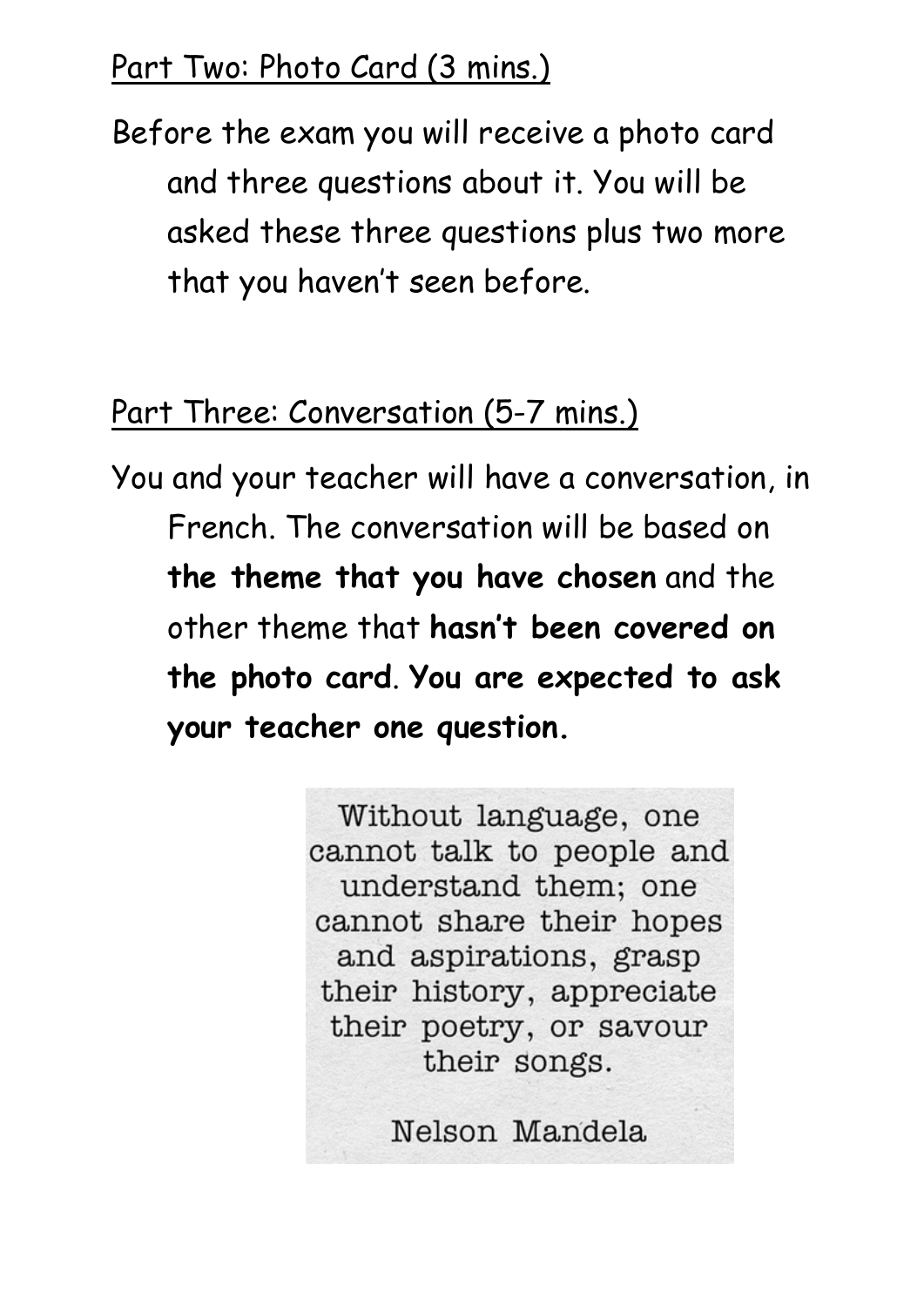## **Top tips for the speaking exam!**

- Use your full range of language (tenses/talking about others/opinions and reasons).
- If you're unsure of a word you want to use, replace it with another you know, e.g. swap snooker for hockey or nephew for brother.
- If you are really struggling ask for help (in French). You won't get any marks for any vocabulary you are given but it will help you to develop your work.

# "FRENCH IS A LANGUAGE THAT MAKES THOSE WHO SPEAK IT BOTH CALM AND DYNAMIC."

**BERNARD PIVOT** 

© Lifehack Quotes

The Reading Exam (25% of overall grade)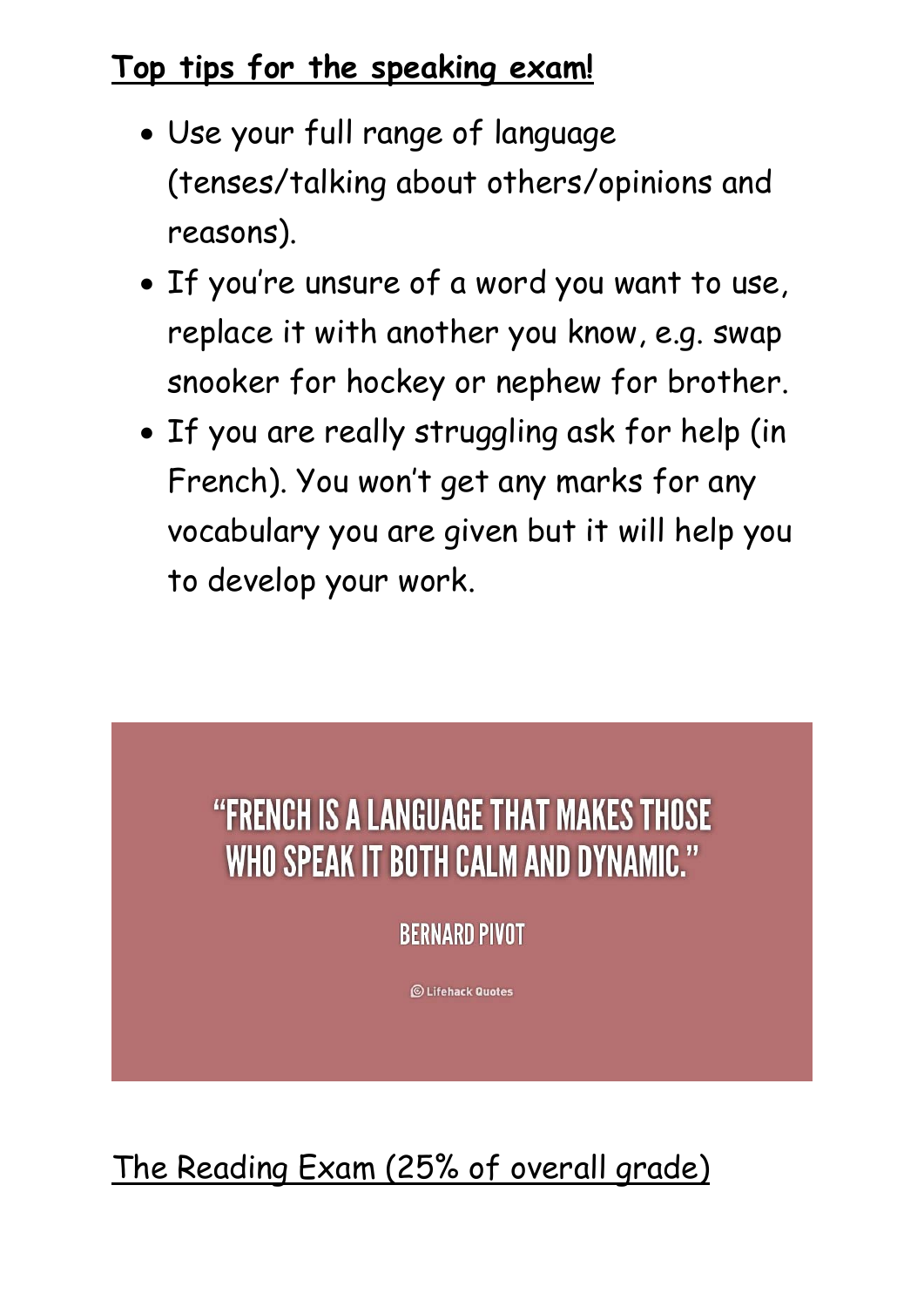You will either take higher or foundation in the reading exam. If you take higher your paper will be one hour long and you have access to the higher grades. If you are sitting foundation, your paper will be 45 minutes long and you will have access to the grades 1-5.

The reading exam will be split into three parts.

# Section A: comprehension in English about French texts.

You will be given a selection of texts in French and asked questions about them in English. For this part of the paper you should answer in English.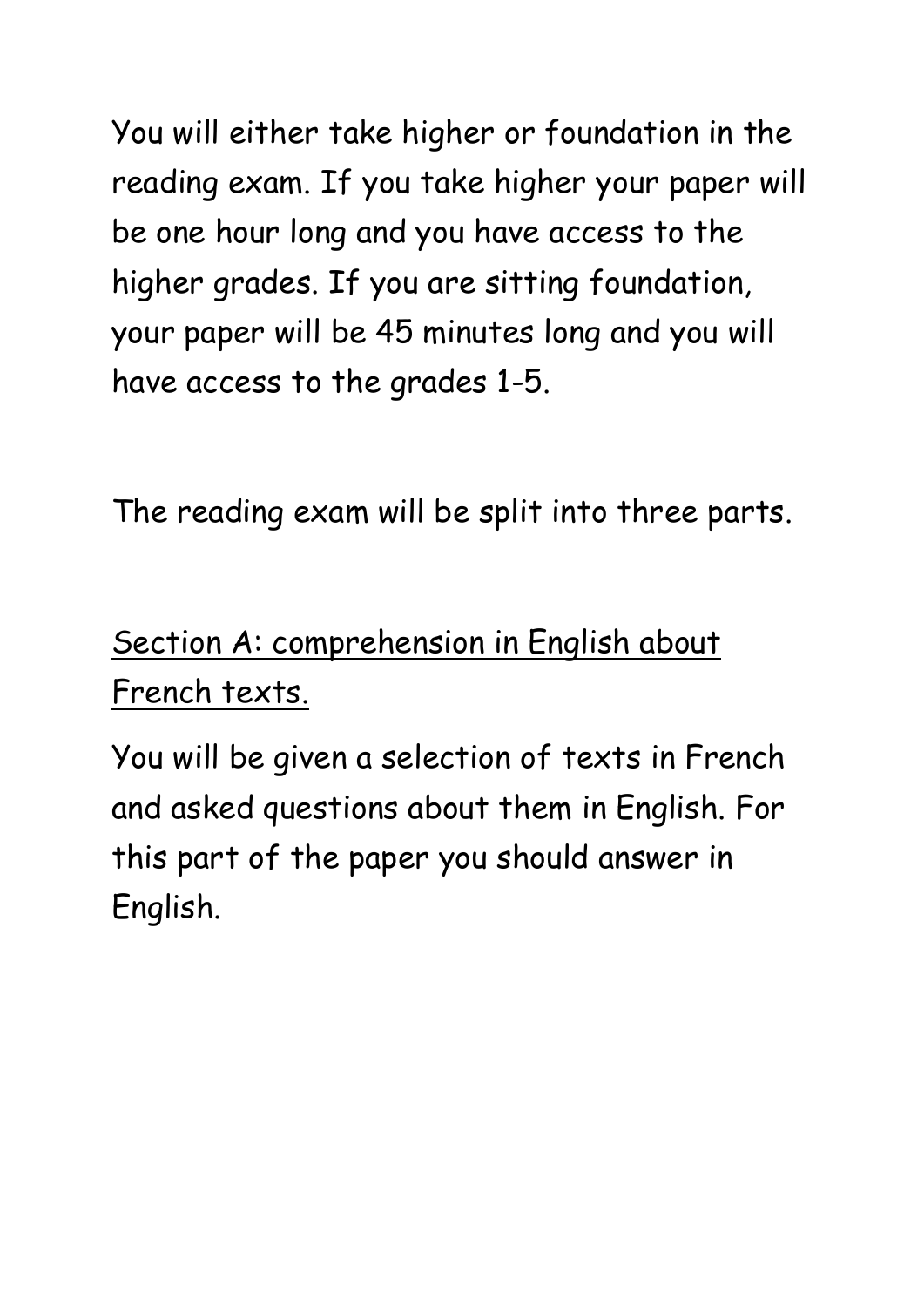# Section B: comprehension in French about French texts.

This section will be a little more difficult as the texts and the questions will be in French **but** if you revise all the key question words you shouldn't have a problem!

# Section C: Translation from French to English.

Here, you will be given a short passage in French which you will be expected to translate to English without a dictionary. You need to make sure you translate all of this text as you get marks for each bit you do accurately.



French Proverb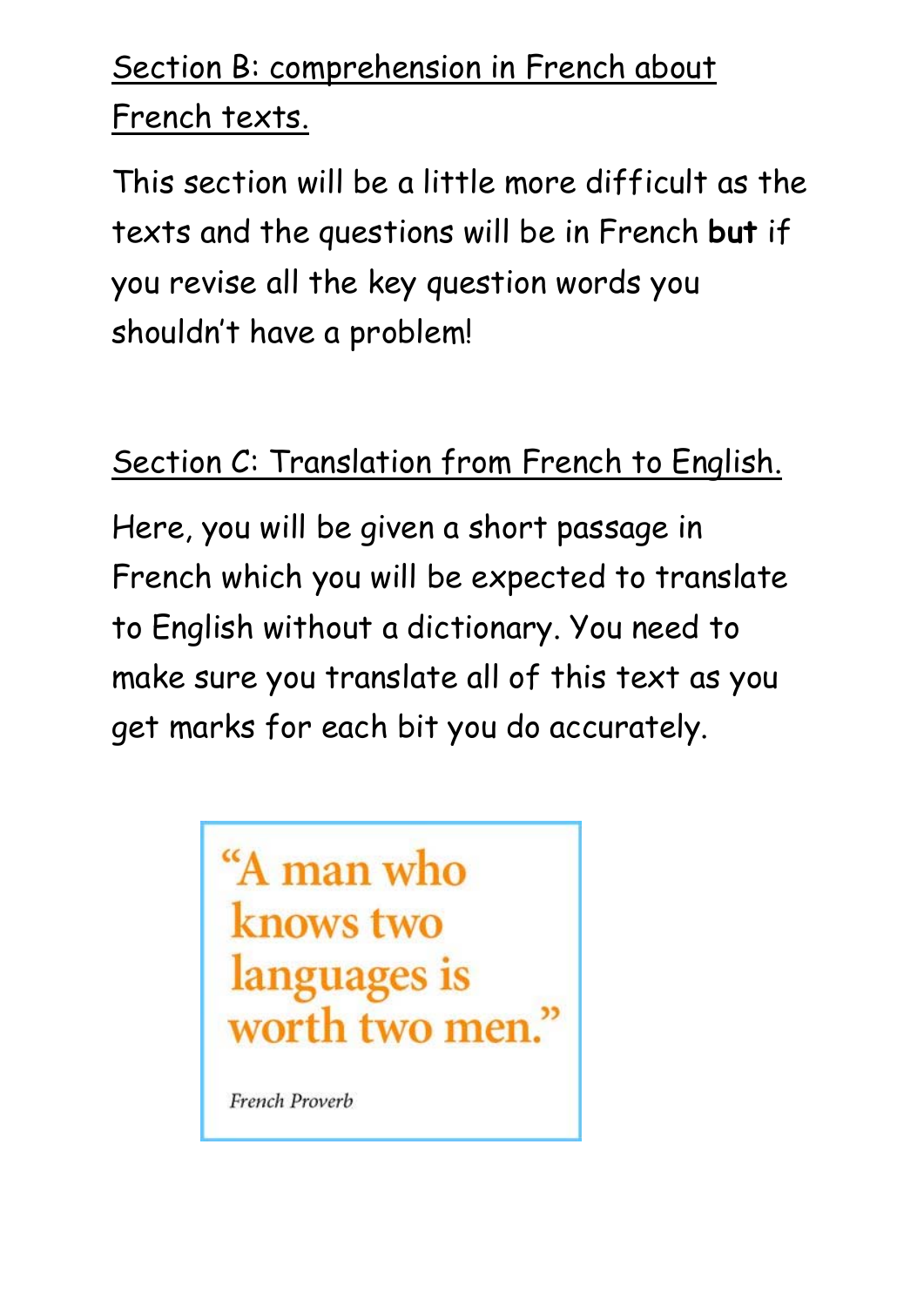### **Top tips for the reading exam!**

- **Read** the questions very carefully **what is it asking you to do?**
- **Don't give up** if you don't understand something. Use the **context** to help you! Are there any **cognates**?
- Keep an eye on the **time** there is lots to do so go at a decent speed! If you're having trouble with a question **go back to it later**.
- The **translation is worth the most marks** on the paper so make sure you leave plenty of **time** to tackle it!
- Make sure you **answer every question** lots of questions are multiple choice so if you are unsure have an educated guess!
- **Before** you begin to translate, read the whole text – **get the gist** for what it is saying.
- Translate one sentence at a time and look back to check it makes sense!
- Look out for **adverb**s (hier/demain/le weekend) that might **suggest a change in tense**.

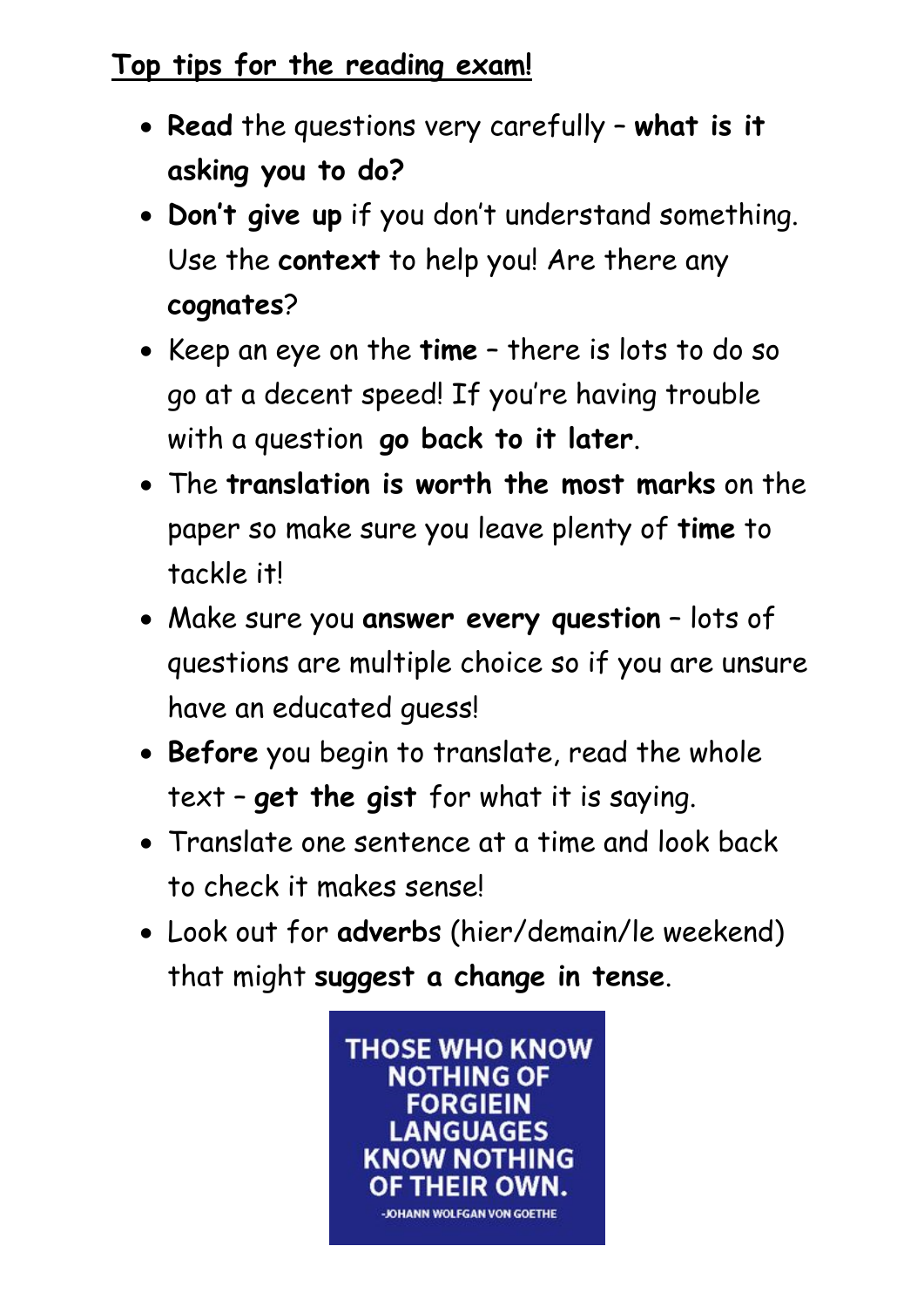You will either take higher or foundation in the listening exam. If you take higher your paper will be 45 minutes long and you have access to the higher grades. If you are sitting foundation, your paper will be slightly shorter and you will have access to the grades 1-5.

The listening exam is split into two sections.

#### Section A: French listening to English answers.

You will hear a range of spoken French and will answer questions in English about what you have heard.

#### Section B: French listening to French questions.

You will hear a range of spoken French and will answer questions in French about what you have heard.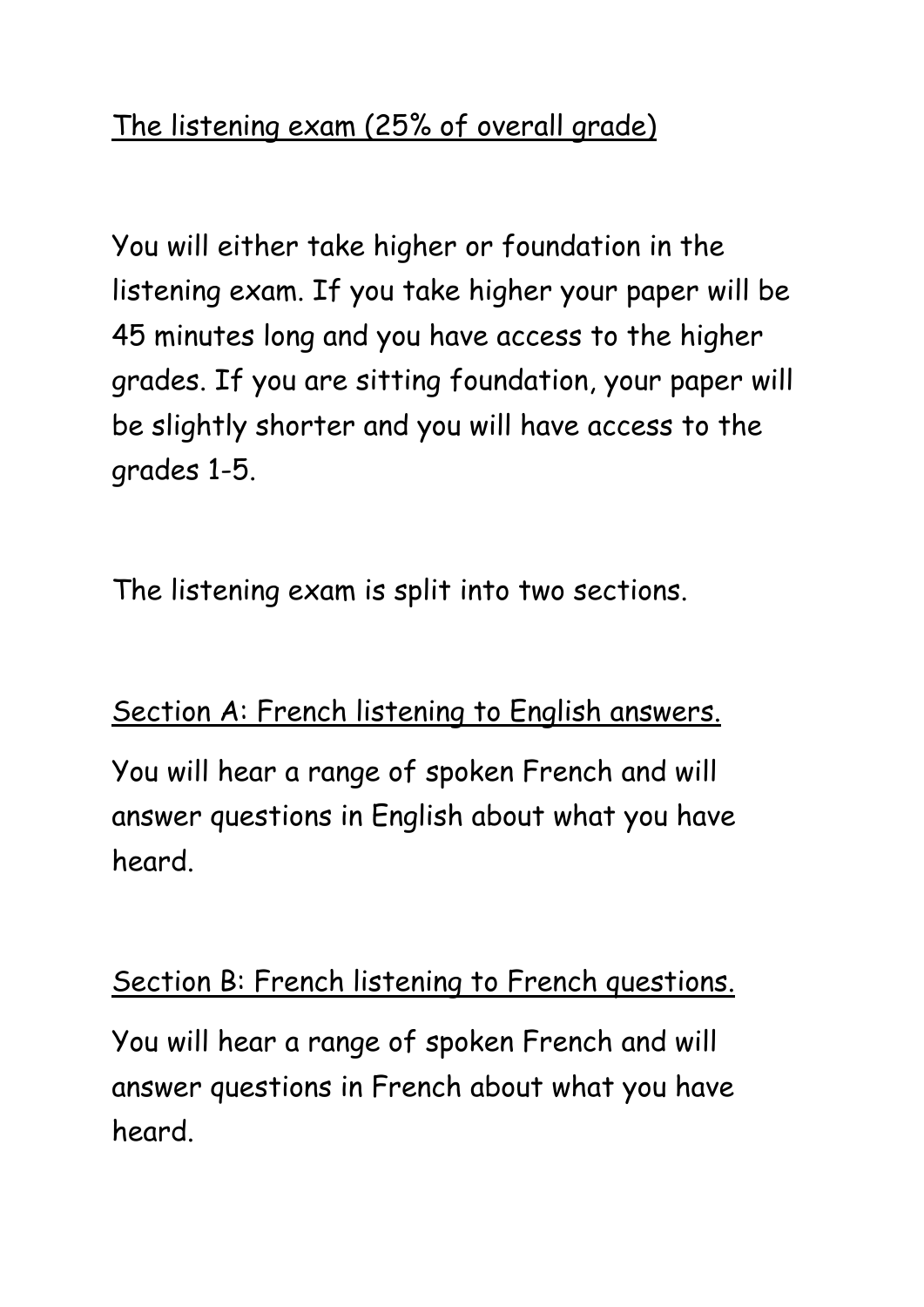#### **Top Tips for the listening exam!**

- **You have five minutes reading time** at the start of the exam. Use this to **read through the paper** and work out what you are being asked to do. **In particular, the questions in section B** which are in French.
- **Make notes** whilst you are listening to the recording, you will hear each track twice with a pause in between.
- **Listen right to the end**, even if you think you have the answer – sometimes **the person will change their mind!**
- **Don't panic** if you do not understand everything, listen carefully and **pick out the vocabulary you need** to answer that particular question.

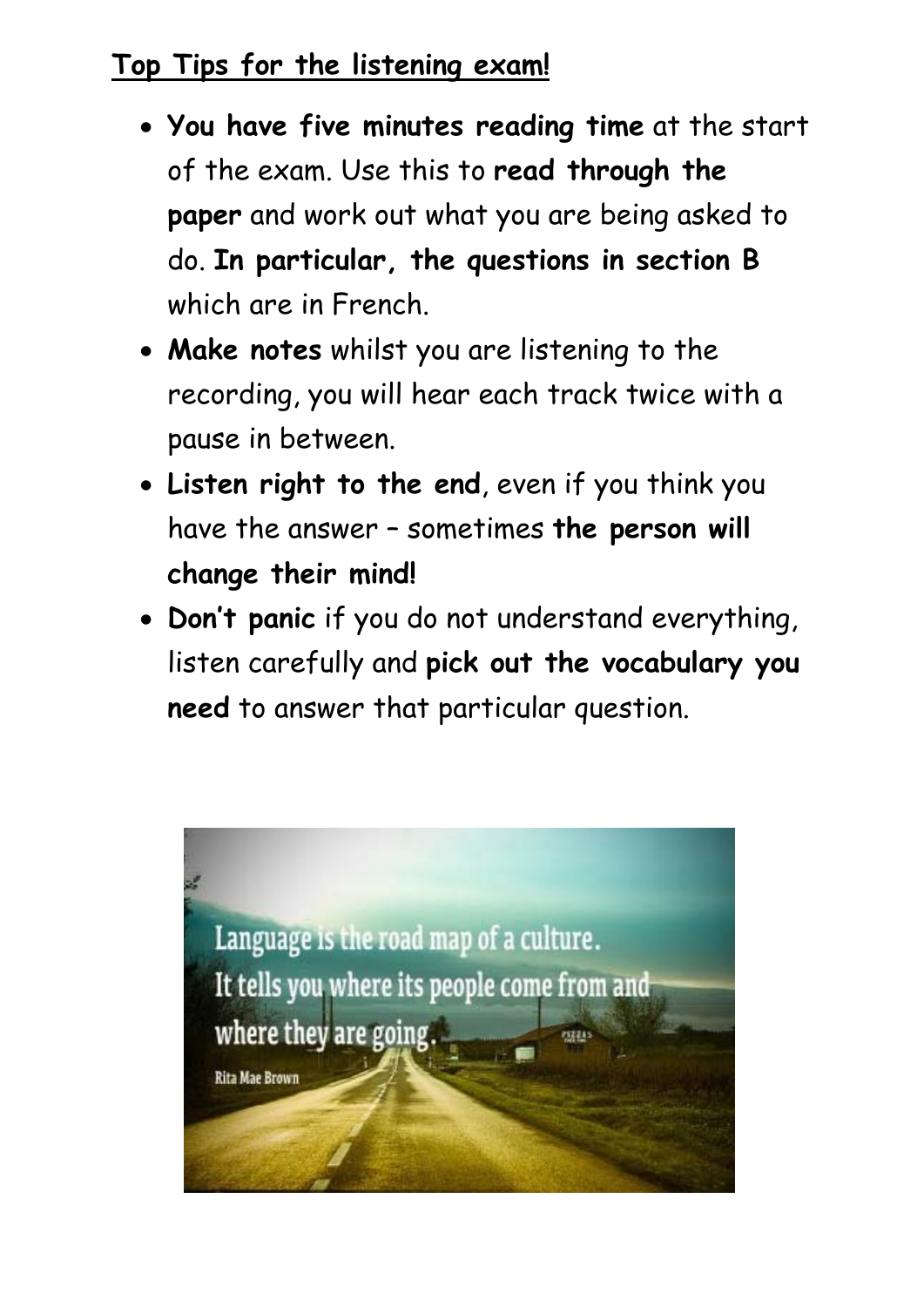You will either take higher or foundation in the writing exam. If you take higher your paper will be 1 hour 15 minutes long and you have access to the higher grades. If you are sitting foundation, your paper will be slightly shorter and you will have access to the grades 1-5.

The writing exam will be split into 3 parts with each part being worth a different number of marks. Make sure you spend more time on the higher mark questions.

### Section A: Structured task (16 marks)

Here, you will have two tasks to choose from. You will be asked to write **about 90 words in French** based on **four bullet points**. You **must include** information on **each bullet point** and **give opinions**.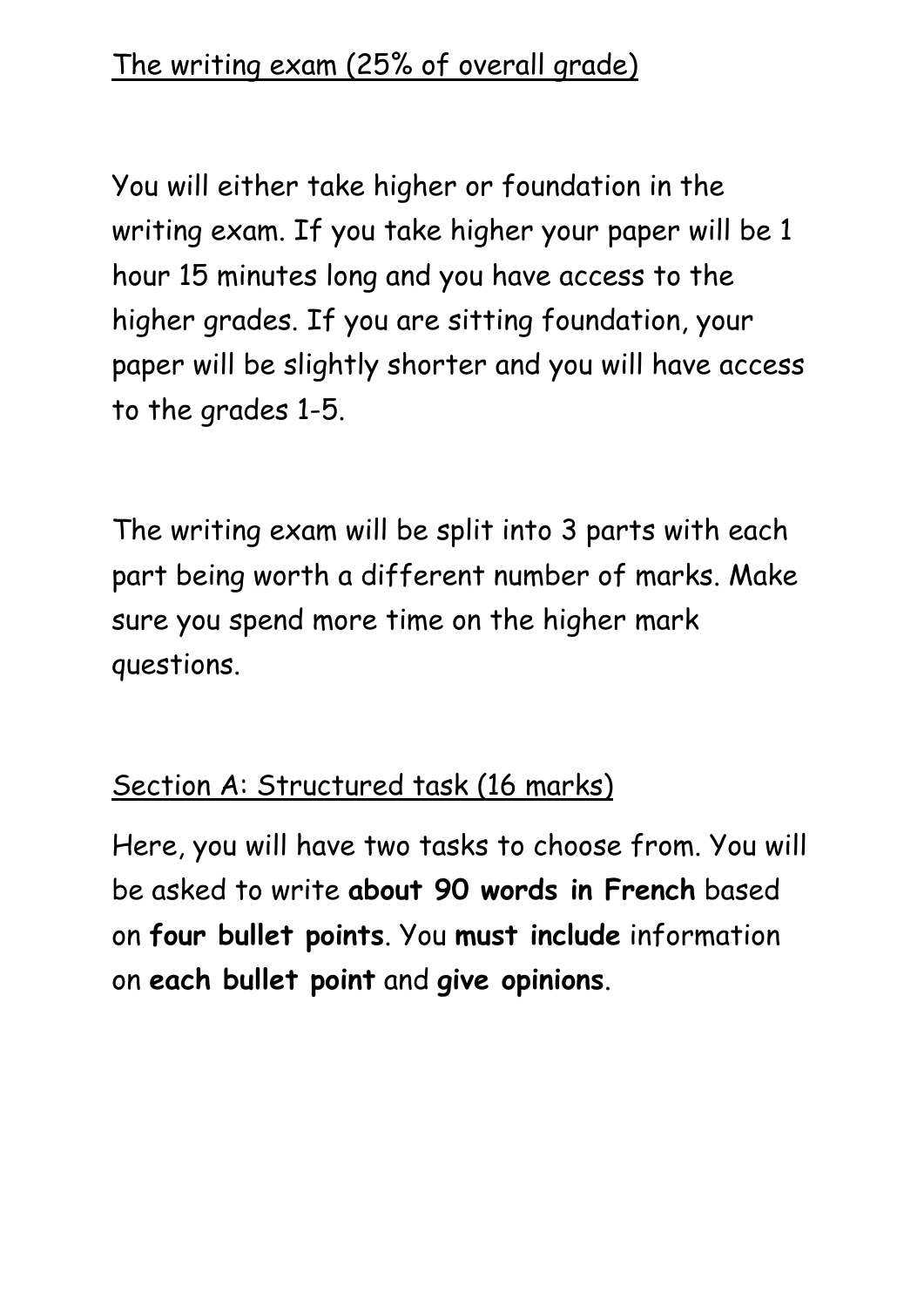### Section B: Open-ended task (32 marks)

Here, again, you will **have two tasks to choose from**. You will need to write about **150 words in French** based on **two bullet points**. You have much more creative license here so **show off!**

## Section C: Translation (12 marks)

Here, you will be given an English text which you must translate into French without a dictionary. Make sure you have translated everything from the text – you'll lose marks if you miss anything!

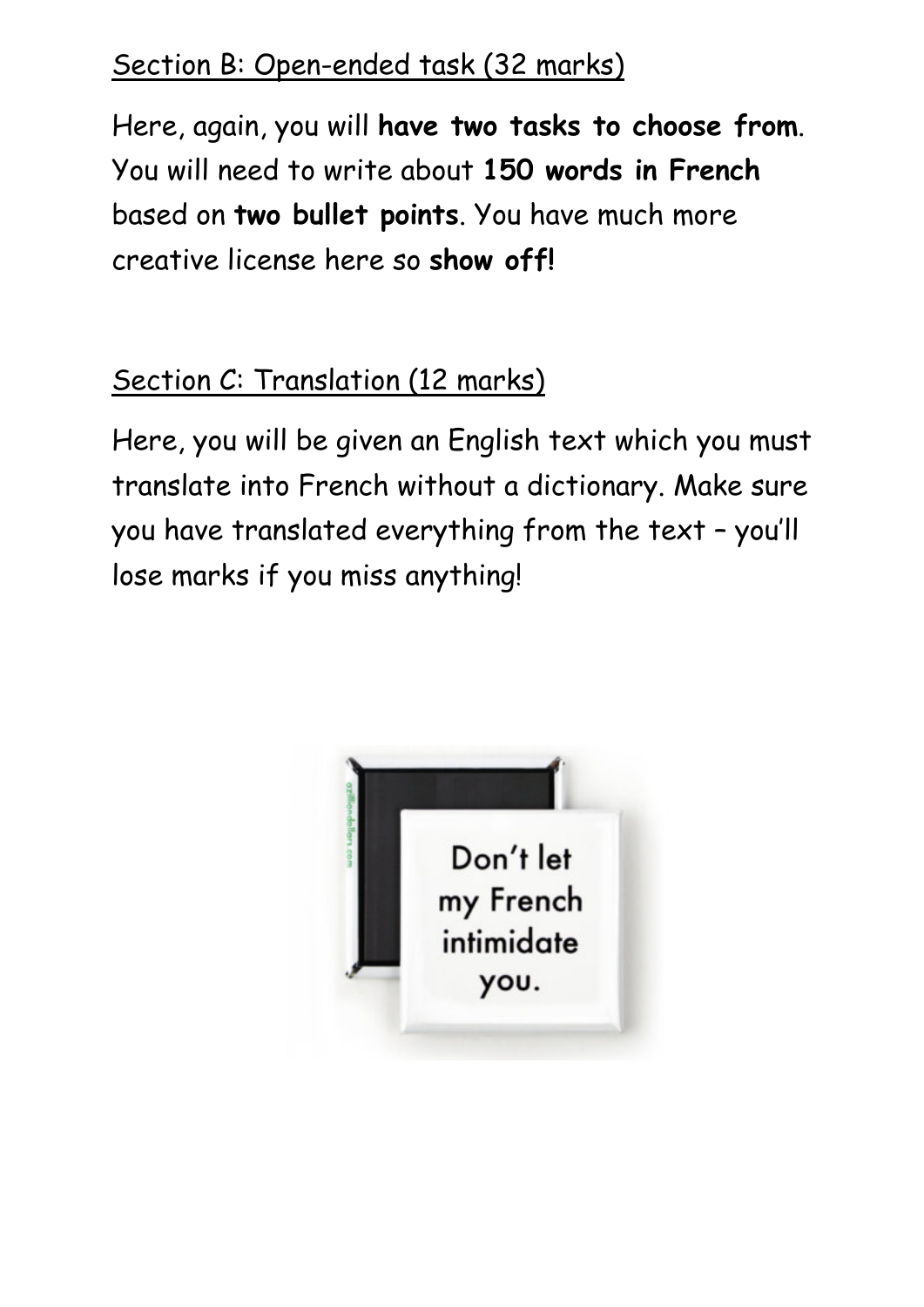### **Top tips for the writing exam!**

- Read through **all instructions thoroughly** and spend time **planning**,
- Tick off the bullet points as you go use them as a check list,
- Write the **best answer** you can using the French you know – **it doesn't matter if it isn't true** (no one will check).
- Check your work thoroughly even small mistakes can cost marks! Look at verb endings, tenses, adjectives and tenses.
- For translations, read the whole text first so you know what it is about.
- Don't translate things literally, check word order and other tricky French language patterns!
- Once you are happy with it, go back through and check you have included everything from the original text.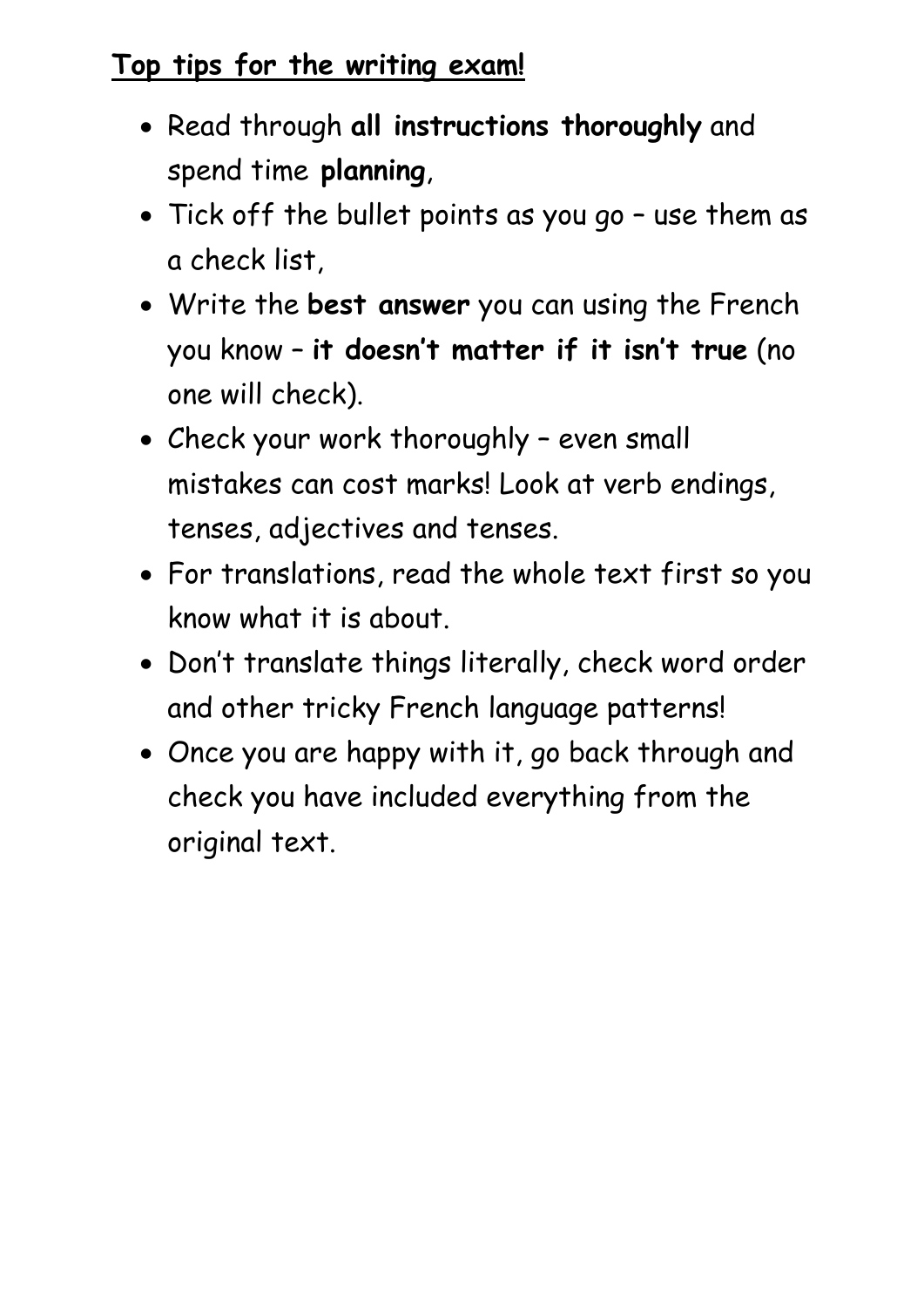#### **Key Vocabulary**

**Without knowing the basic vocabulary expected of you it is impossible for you to pass the exam.** Spend time learning vocabulary regularly alongside your homework to take the pressure off at the end of the course!

Your teacher will have given you a vocabulary book with all the words you need to know!

Alongside topic vocabulary, make sure you know command words and question words such as the ones on the next page. You will not be able to answer questions written in French without them.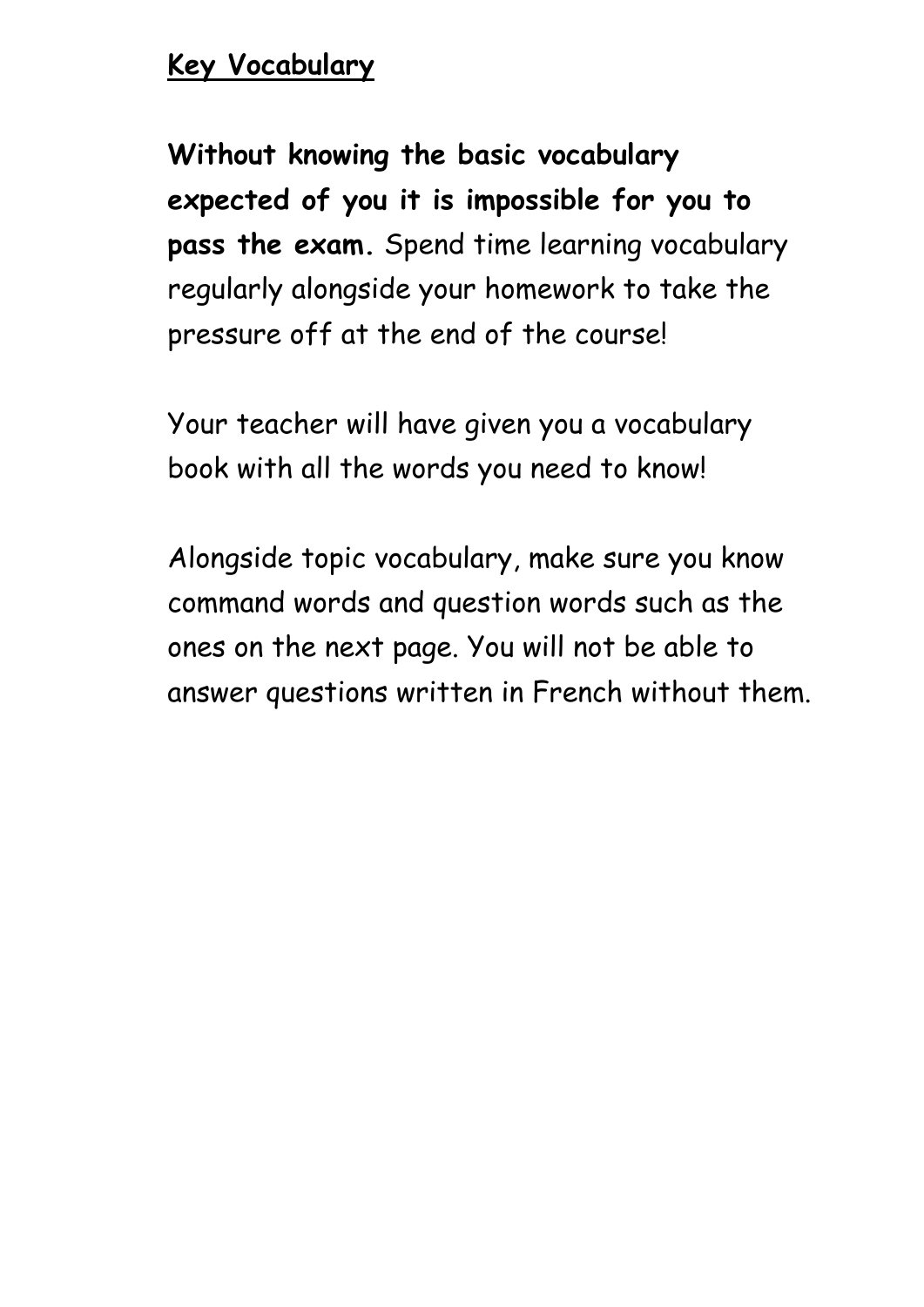| Le français                | <u>L'anglais</u>         |
|----------------------------|--------------------------|
| Décrivez                   | Describe                 |
| Ecrivez                    | Write                    |
| Ecrivez environ 40 mots en | Write about 40 words in  |
| français                   | French.                  |
| Ecrivez environ 90 mots en | Write about 90 words in  |
| français. Répondez à       | French. Respond to each  |
| chaque aspect de la        | aspect of the question.  |
| question.                  |                          |
| Ecrivez environ 150 mots   | Write about 150 words in |
| en français. Répondez aux  | French. Respond to both  |
| deux aspects de la         | aspects of the question. |
| question.                  |                          |
| Mentionnez                 | Mention                  |

| Le français      | <b>L'anglais</b> |
|------------------|------------------|
| Combien?         | How many?        |
| Comment?         | How?             |
| Est-ce que?      | Is <sub>2</sub>  |
| Où?              | Where?           |
| Quand ?          | When?            |
| Pourquoi?        | Why?             |
| Que?             | What ?           |
| Quel/quelle?     | Which?           |
| Qu'est-ce que?   | What ?           |
| Qu'est-ce qui?   | What ?           |
| Qu'est-ce c'est? | What is it?      |
| Qui?             | Who?             |
| Quoi ?           | What?            |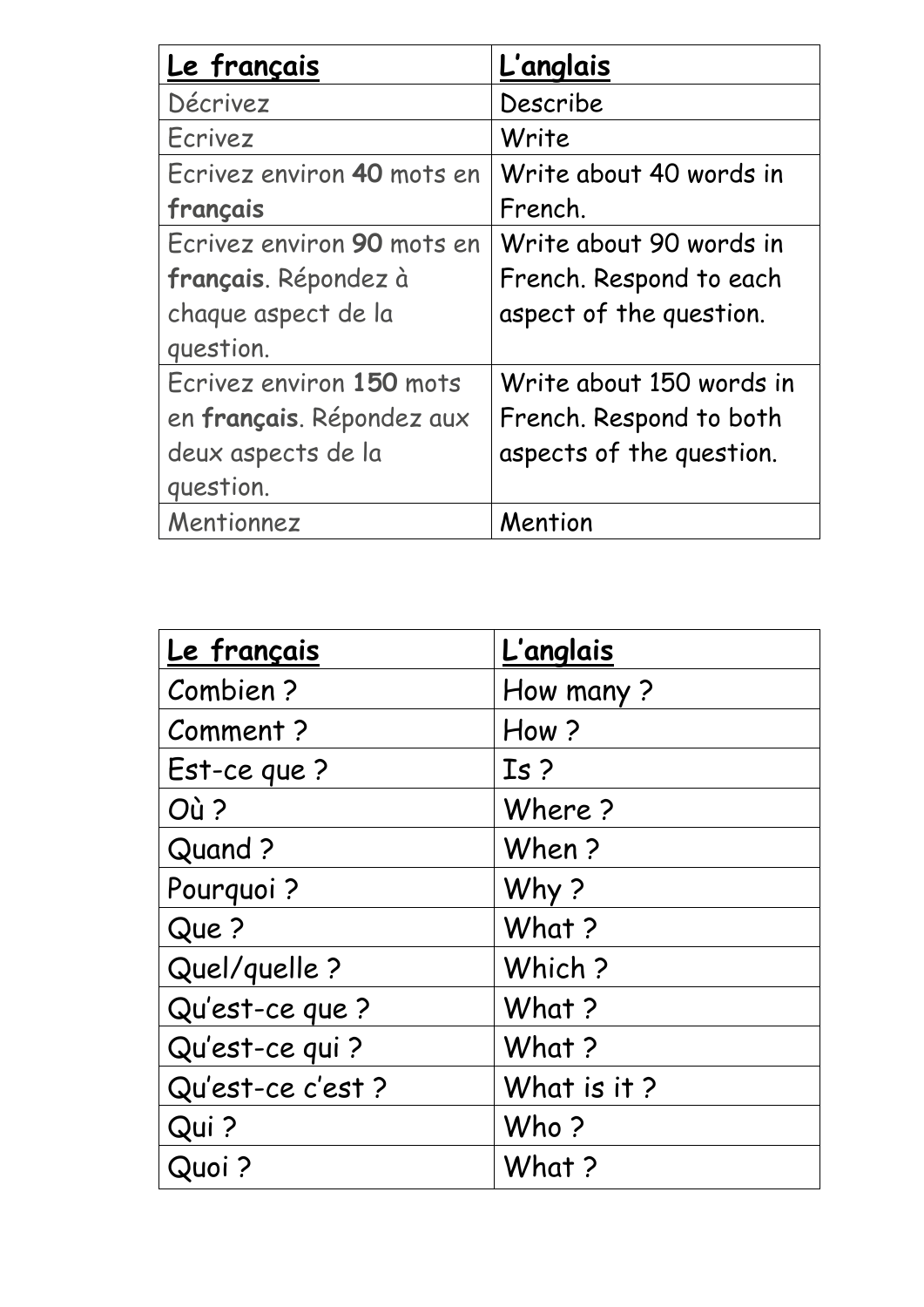### **Revision tips and techniques!**

Make sure you **revise regularly** so that the knowledge you need is **embedded** from early in the course. This will mean that when you come to your exams you won't be panicking and will have a chance to **revise rather than relearn**.

## **Here are some tips we have found work really well with French revision!**

- 1. Be organised! Make a plan and make sure you cover everything on the specification.
- 2. Vocabulary: Put the topic title in the middle of the page and see how much you can remember. Go back through this and group the words into nouns, adjectives verbs etc.
- 3. Grammar: Don't be scared of grammar, you know it and how to use it! Look back through each topic and go through the different grammar aspects. Ask your teacher to go through things with you that you don't understand.
- 4. Adapt: Adapt your knowledge could your reasons go across more than one topic? For grammar revision chose a verb and see how many tenses you can put it in,